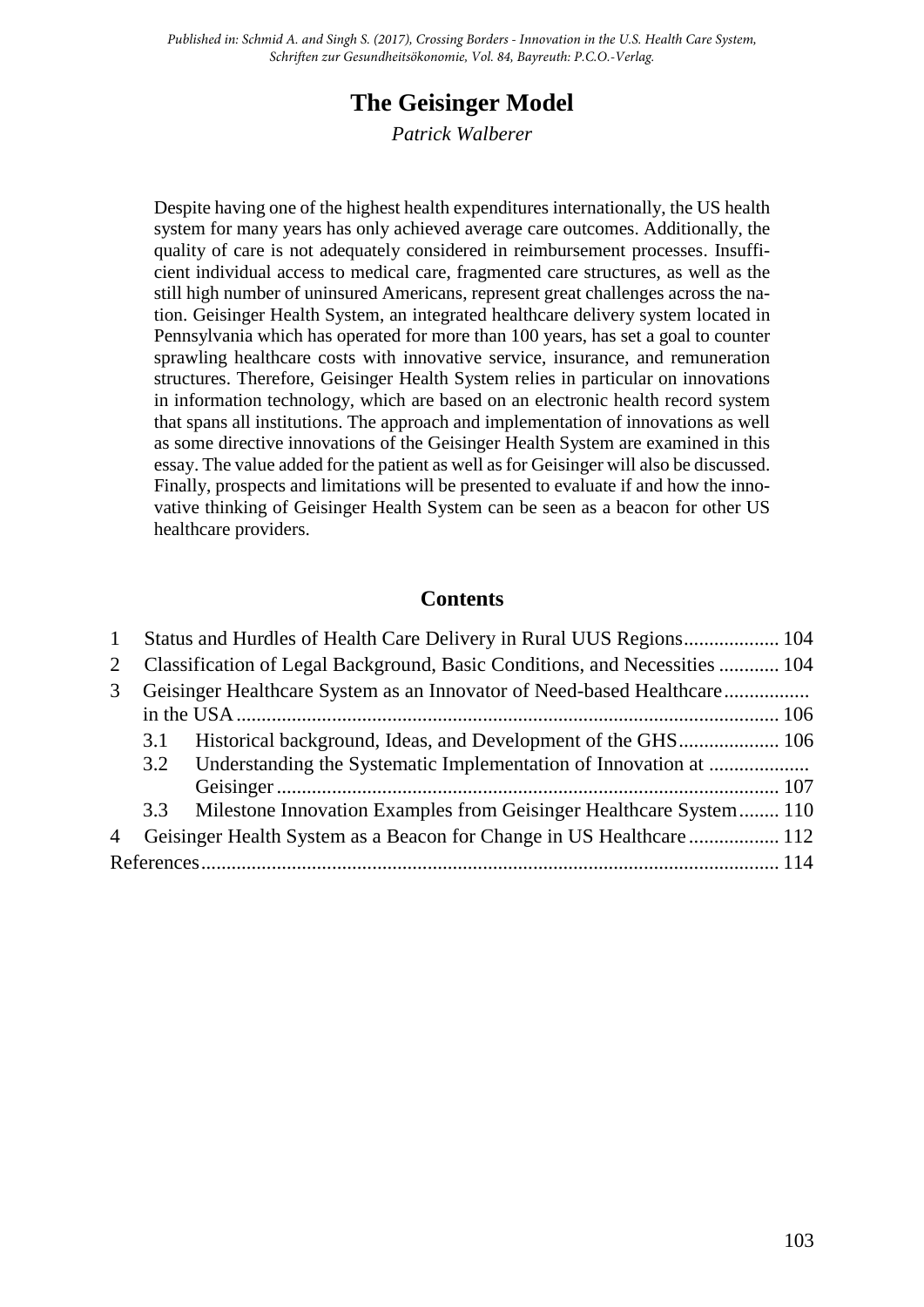# <span id="page-1-0"></span>**1 Status and Hurdles of Health Care Delivery in Rural US Regions**

Historically, there exist various parallel healthcare and insurance systems in the United States of America (US) which operate as a "highly inefficient, … extremely fragmented whole" (Smith and Medalia, 2014). The insurance coverage of the US population, defined as access to medical care, is a very heterogeneous mixture of mainly private insurance as well as many state support programs, without a general insurance obligation. Fee-for-service reimbursement dominates the insurance market, but some plans reward good treatment and outcomes (Yuan et al., 2017, pp. 12-14). With costs of \$9,403 percapita in 2015, the US health care system ranks third most expensive in the world, while the treatment quality is only rated as average (World Bank, 2017). Constantly rising treatment costs as well as dissatisfaction of the patients with the care they are provided causes further problems for the health care system.

Usually, US healthcare structures consist of various spatially and organisationally separated outpatient medical practices, emergency services, and inpatient service providers. However, this organisation of care structures no longer corresponds to the demands and possibilities for patient care in the 21st century. Innovative care models are only very slow introduced into healthcare delivery. A well thought-out medical care restructuring including innovative supply components is urgently needed (Prince and Graf, 2015, p. 16).

All the problems previously mentioned resulted in a loss of value in the healthcare system and created the necessity for reorganisation and innovation. This leads to the following research question, which is to be answered within the scope of this paper:

The aim of this essay is to examine if and how the Geisinger model can be seen as an example for innovative healthcare delivery in the US and describe what generalizable implications can be derived from it for other providers.

# <span id="page-1-1"></span>**2 Classification of Legal Background, Basic Conditions, and Necessities**

Access to medical care in the US depends on an individual's insurance protection through an appropriate health plan. As described in the previous chapter1, health insurance in the US means any type of program that is designed to cover and pay for illness expenses. This includes privately purchased insurance and government funded insurance (Medicare) or social welfare program (Medicaid) (Shi and Singh, 2013, p.139; KFF, 2017; Torgan, 2013).

Fragmented, uncoordinated, and highly variable treatment procedures can be identified within this system. Fragmented healthcare structures often lead to safety risks as well as wasted resources, two main reasons for the low value of US healthcare, defined as the outcome depending on the cost of the input (Porter and Olmsted-Teisberg, 2006, p. 4).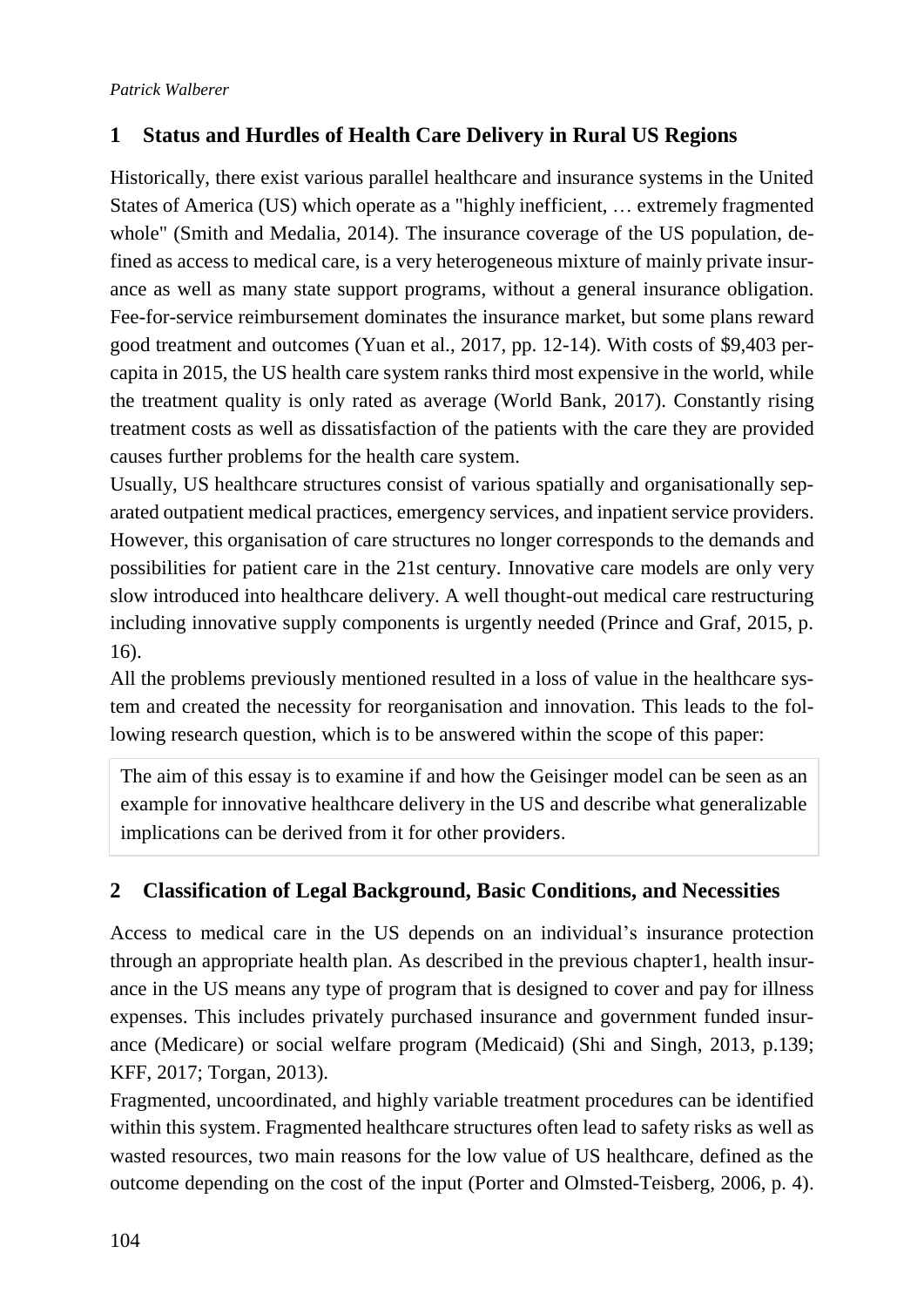Private health insurance companies, in particular, negotiate health plans with individual supply conditions and payment models with different service provider groups, creating a lot of bureaucracy and inefficiency (Chua, 2006, p. 4; Torgan, 2013).

Governmental reform measured previously proposed mostly focused on better access to care or cost control of healthcare. Thereby, both approaches ignored the basic problem of lower healthcare value for a long time (Porter and Olmsted-Teisberg, 2006, p. 4; Torgan, 2013). It is important to increase the value of healthcare and maximize the benefits of high healthcare expenditures. Productivity and efficiency gains, which are common in other industrial sectors, barely exist or are non-existent in the US healthcare sector (Paulus et al., 2008, p. 1,235). To increase the value of healthcare, a well-thought-out health care system strategy as well as the associated organisational capacity to change is needed. Sustainable healthcare value can only be created when the various stages of the care process are abolished, automated, delegated to appropriate but more cost-effective personnel, or otherwise made more efficient (Porter and Olmsted-Teisberg, 2006, pp. 4-6; Torgan, 2013).

Key components for an innovative change in care processes are:

- Consumers and patients who are actively directed to behaviour that alleviates illnesses or increases the patient-centred performance.
- Safer and more effective medicines or medical devices are used
- Physicians who provide faster, more appropriate and reliable patient-centred care
- Costs of the supply chains are systematically reduced and the value of healthcare increased

These changes offer the greatest sustainability within a supply system, in which the focus is on the creation of value and the output of innovation is measured and appropriately rewarded in the market (Porter and Teisberg, 2006, pp. 4-6; Paulus et al., 2008, pp. 1,235-1,236).

The US healthcare system is not just struggling with the existing lack of value; it also has geographical barriers. The geography and settlement structure can be characterized by a two-track development - various metropolises of millions and many sparsely populated rural regions. The organisation and assurance of an adequate supply structure, especially in rural areas, is often challenging. This is also the case for Pennsylvania, a state in the northeast of the USA with an area of about  $120,000 \text{ km}^2$  and a population of 12,702,379. This corresponds to an average population of 106 inhabitants per  $km<sup>2</sup>$ . The median age is 39.6 years, with an age cohort between 18 and 64 years comprising 62.3% of the population. The number of men and women are almost equal. The Geisinger Healthcare System (GHS), headquartered in Danville, Pennsylvania, is predominantly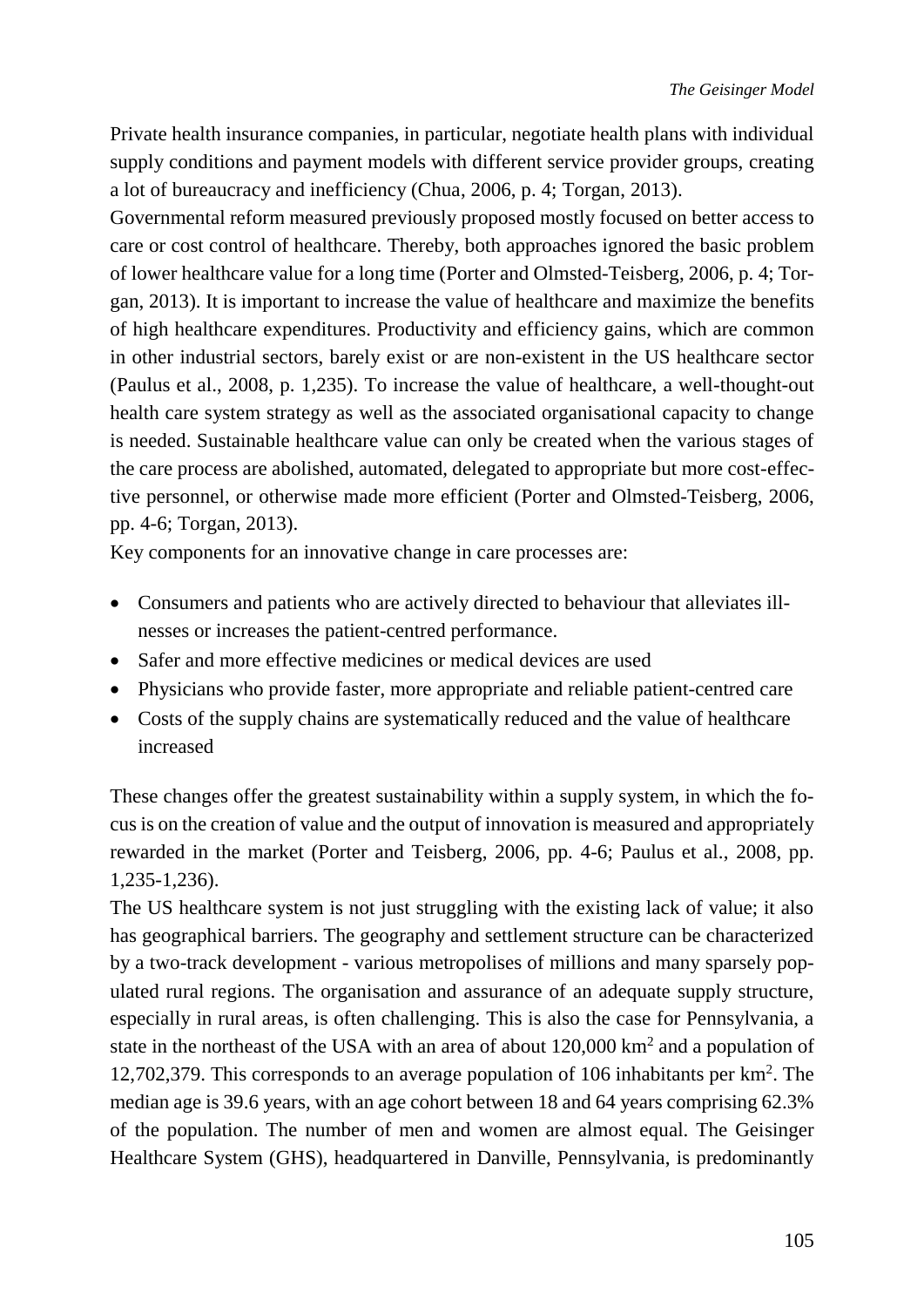#### *Patrick Walberer*

active in Pennsylvania and is therefore subject to the issues in design of its care structure described above, especially since the system services rural regions.

### <span id="page-3-0"></span>**3 Geisinger Healthcare System as an Innovator of Need-based Healthcare in the USA**

### <span id="page-3-1"></span>**3.1 Historical background, Ideas, and Development of the GHS**

More than 100 years ago, in 1915, Abigail Geisinger founded her own hospital modelled on the Mayo Clinic in rural Pennsylvania and set a mission "to make it the best" (Paulus et al., 2008, p. 1,236). Today, this single hospital has developed into its own healthcare system consisting of around 30,000 employees, distributed into three hospitals and 110 network-clinics allocated over 45 counties in Pennsylvania (GHS, 2015, p. 17; Paulus, 2009, p. 123; O´Connell, 2016). The primary care physicians in the 45 mostly rural counties ensure the basic outpatient care of GHS patients in spoke facilities<sup>1</sup> and function as gatekeepers for the downstream and inpatient GHS care provider structures. In these downstream care settings, specialists treat patients who have been recommended to be seen by a specialist within three hospitals, which act as hubs<sup>2</sup> (McKinley et al., 2002, pp. 574-575).

The GHS works as a not-for-profit provider of care in Pennsylvania. The reason GHS places importance on offering innovative healthcare solutions is an established culture of reinvesting a large amount of their profit every year. In 2016, GHS spent 15% of their operating expenses on community support. This amount of community service is three times greater than the necessary amount to meet the standards of a charitable organisation in Pennsylvania. Compared to for-profit organisations, which focus on maximizing their revenue and potentially neglect the quality of care, the GHS mission is to develop a care model based on innovation and value to enhance the quality of care. Because of its clinical and financial success, the not-for-profit mission of GHS is a model for other healthcare organisations nationwide (GHS, 2017).

The GHS was initially an integrated healthcare delivery system<sup>3</sup> (IDS) and later developed into a HMO with central and north-eastern Pennsylvania as the main area of activity<sup>4</sup> (Paulus et al., 2008, pp. 1,236-1,237). As an HMO, the GHS offers four main types

 $1$  Spokes are to be understood as facilities for the provision of health services, which serve as the first point of contact in the treatment of patients (Porter and Olmsted-Teisberg, 2006, p.197; McKinley et al., 2002, pp. 574-575).

<sup>&</sup>lt;sup>2</sup> Hubs are large and centralized health care provider facilities (Porter, Olmsted-Teisberg, 2006, p.197; McKinley et al., 2002, pp. 574-575).

<sup>&</sup>lt;sup>3</sup> An IDS is a network of healthcare organisations where physicians network with or without hospitals (Evashwick and Meadors, 1994).

<sup>&</sup>lt;sup>4</sup> A health maintenance organization (HMO) is a provider for health services as well as a medical insurance group that offers health plans (Kovner and Knickman, 2011, p.31).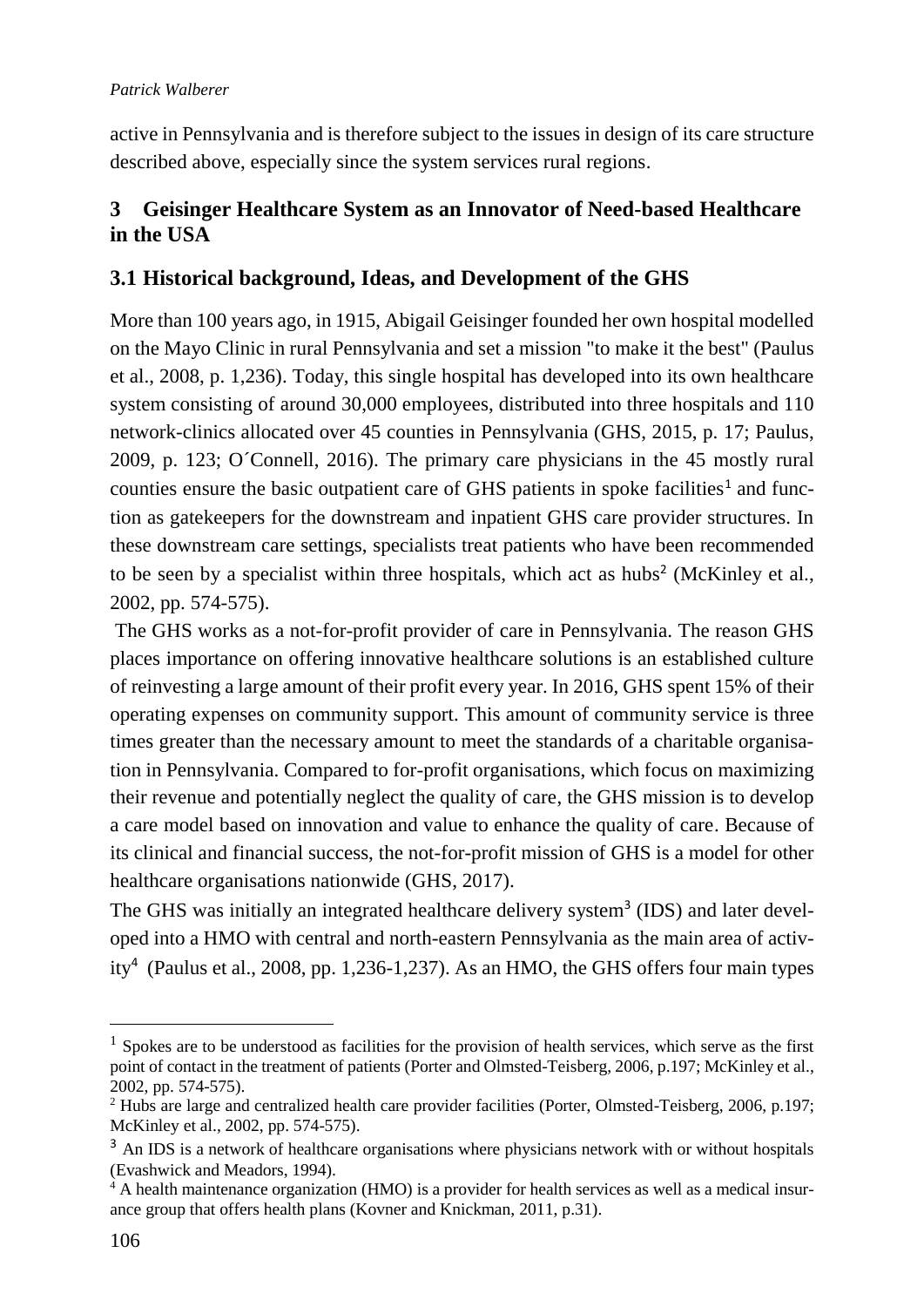of health plans: one for children, a plan for individuals and families, a plan specific to Medicare recipients, and separate plan for Medicaid recipients (Geisinger, 2017). In 2015, the Geisinger Health Plans (GHP) had 540,172 members, of which approximately 31% were on the Medicaid plan. A total of over 2,640,000 ambulatory patients were seen and over 213,000 patients were treated in the emergency room (GHS 2015). The referrals to GHS facilities are not limited to GHS doctors, but can also be made by doctors outside the GHS (Paulus et al., 2008, pp. 1,236-1,237). With a volume of 33% of the GHS total turnover, the proportion of treated GHP patients is significantly lower than non-GHP patient population (Paulus et al., 2008, p. 1,236). This figure demonstrates that recommendations for patients from outside providers are important to the success of GHS (Paulus et al., 2008, pp. 1,236-1,237).

The GHS can particularly be characterized by its strong affinity toward and focus on improving healthcare delivery. In order to design innovative insurance and reimbursement models, the GHS has always been ready to take risks, believing in the future success of the projects. Their conviction in high-value treatment quality is particularly clear since Geisinger started to offer a reimbursement of costs a few years ago to patients who were not satisfied with their treatment (Burke, 2017; Casale et al., 2007, pp. 613-623).

Geisinger´s decision to take part in the Medicaid managed care program required –especially for the rural areas of Pennsylvania – a suitable and cost-effective strategy for treatment options for patients living in these regions. This was the starting point of an innovative care model, for which e-visits and telemedicine based expert consultations were actively researched (Prince and Graf, 2015, p. 16). Geisinger's understanding of how healthcare is provided is subject to rapid change in treatment options, remuneration models, and communication technologies particularly influenced by demographic changes. Geisinger's strength as a participant in healthcare delivery is that it can effectively adapt to these trends and other conditions. To deliver healthcare that patients need most, GHS has tested various care models, focusing on innovations in the medical, insurance, and technological context. GHS has continually improved these models through adaptations and further developments over time. Furthermore, this positive and innovative image as a healthcare supplier can play a crucial role as a competitive parameter (Prince and Graf, 2015, p. 16; Housley, 2011).

# <span id="page-4-0"></span>**3.2 Understanding the Systematic Implementation of Innovation at Geisinger**

To understand GHS´s insight and passion for innovation, it is important to take a closer look at its historically justified guiding culture and principles. The development and implementation of innovation is a very labour intensive undertaking, according to Geisinger. Many other healthcare providers simply add innovative concepts to existing processes. For further development and implementation of GHS´s supply and financing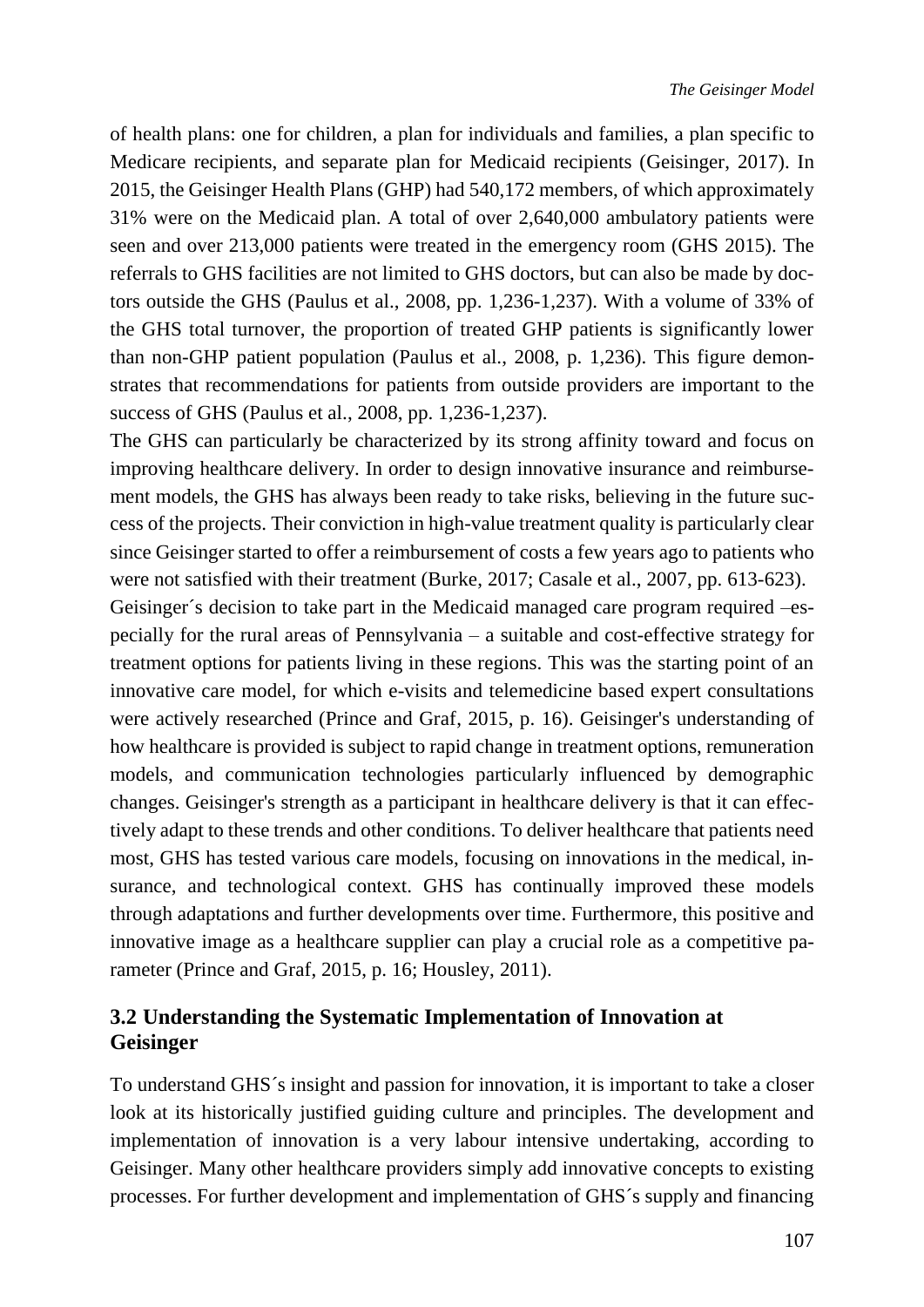structures, it is essential to place this task in the hands of an inter-professional team. Such a team at GHS, especially in the case of large innovation projects, consists of GHS employees of different professions, for example clinicians, operators, controllers, payers, and, increasingly, also patients or customers. This team is expected to first assess changes in the patient care and disease spectrum, evaluate the required and available technologies, and examine existing insurance and reimbursement structures. Even though the team members all belong to the same healthcare system, each has their own viewpoint, motivation, and goals. In addition, the group is striving at the beginning of each innovation process for an answer to a simple yet rarely asked question: Which realistically viable care model<sup>5</sup> can most reliably deliver the highest value of health care? Subsequently, there is a continuous search for new options for insurance, reimbursement, and healthcare models to be added to the GHS. This ability to assess and respond adequately to the changes that underlie different inputs is a very important element for future success in GHS´s opinion (Prince and Graf, 2015, p. 16; Paulus et al., 2008, p. 1,237).

Prior to designing a new care model, a clinical business plan is developed that includes the expected outcomes based on the appropriate processes, outcome measurements, and management responsibilities for each implementation step. The development teams are supported by clinical evidence of existing workflows, analyses of financial reimbursement policies, and legal frameworks. To redesign specific supply and reimbursement models, Geisinger pays particular attention to the following four areas:

- Service providers with the greatest impact on the patient population or resource consumption
- Services with the greatest degree of unauthorized variations
- Models with evidence-based or consistently derived best-practice and easily accessible outcome measurements
- Healthcare services with the highest expected diversity in outcome performance

In addition, GHS managers are particularly focused on initiatives that are expected to have a noticeable effect on the healthcare system as soon as possible. Newly designed supply processes are linked directly to expected efficiency and quality goals. After completion of the new approach to clinical care, the reimbursement, incentive structures, and non-financial remuneration are negotiated between managers of the service provider units and GHP executives (Paulus et al., 2008, p. 1,238).

 $<sup>5</sup>$  In this context, the care model is defined as a step-by-step approach, personalized to provide preventive</sup> care as well as diagnoses, treatments, management, and involvement of ill patients resulting in increased value (Paulus et al., 2008, p. 1,237).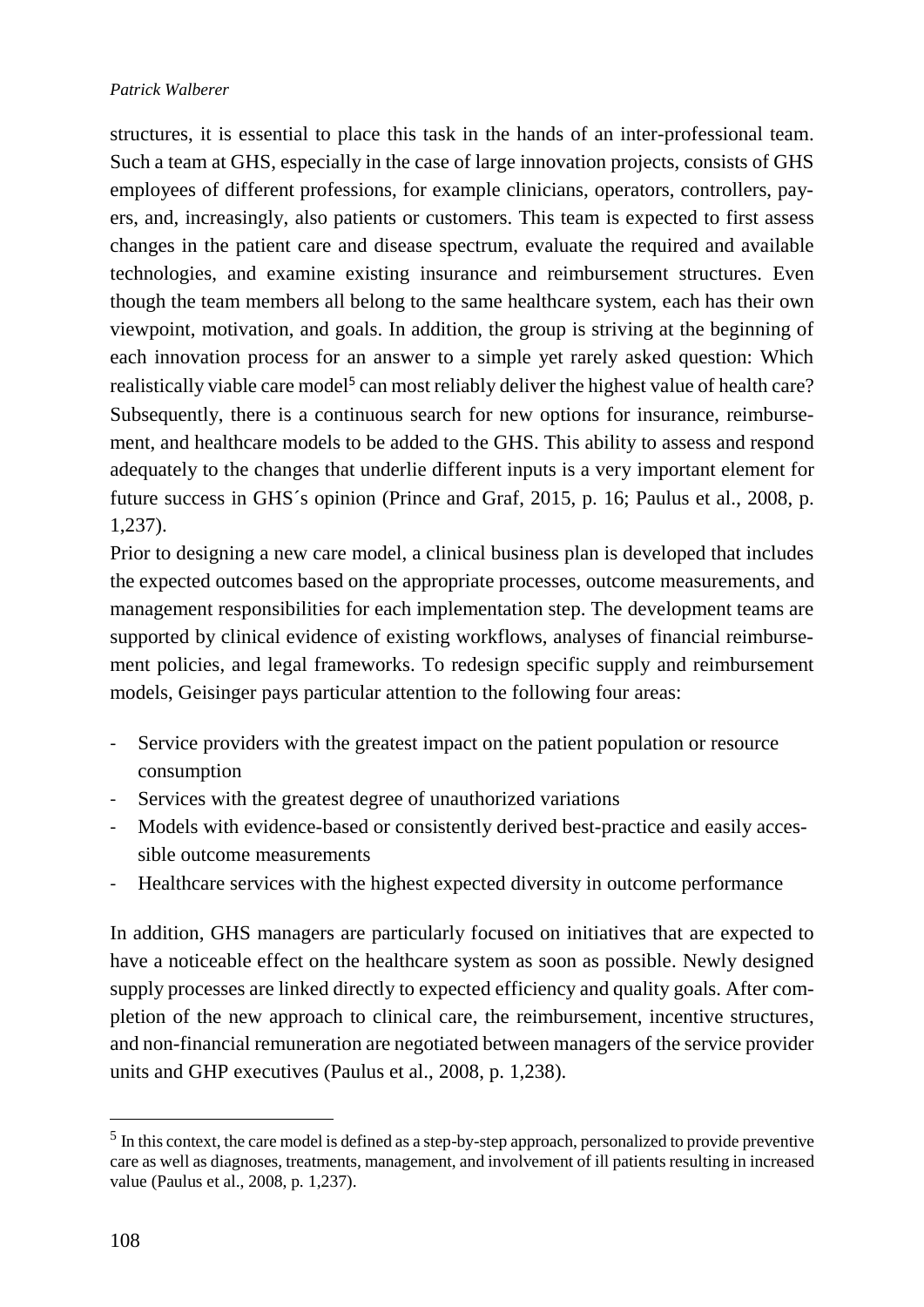For the introductory stage of innovation projects GHS usually tries to address the "sweet spot", the one-third of the patients with a GHP for whom Geisinger is financially responsible as well as their primary medical service provider. These innovations are not kept from the other two-thirds of GHS´s patient group, but this approach makes it easier for Geisinger to measure the impact of the innovation on the medical as well as on the financial aspects of healthcare. Particularly in the case of new GHP reimbursement models, GHS service providers are given the opportunity to experiment extensively on whether new interventions have the potential to develop commercial market models for quality and value-based care. As a marketing aspect for any GHP, only patients with a GHP enjoy the privilege of being the first to benefit from such innovations (Paulus et al., 2008, p. 1,237; Stock et al., 2014, pp. 1,540-1,548).

To evaluate the innovative approaches and create measurement data for ongoing process improvements, Geisinger relies on scientifically recognized methodologies, which include continuous quality improvements, six-sigma, or lean restructuring. These methodologies examine the influence of the approaches on the healthcare supply and also show potential for further improvement for subsequent innovation efforts. This systematic approach to developing, introducing, and evaluating innovations at the same time allows GHS to create a culture of self-learning and draw conclusions from its own setbacks for future projects. To that end, the members of the innovation team build modular innovation components which can be utilized to further develop functions, technologies, or components of already successfully established healthcare supply models at every stage of development. Such reusable innovation model components, for example, consist of the use of human resources, hardware and software tools, technologies, or analysis instruments. In addition, this approach and the use of modular innovation components allows the GHS to design future supply models faster, creating an optimized and cost-effective process. (Paulus et al., 2008, p. 1,238). Previous experience associated with the GHS innovation culture shows that the failure rate of innovation projects has declined since the introduction of this procedure, and the share of expectations that have been reached or even surpassed has risen. This process of scientifically supervised and evaluated innovation is repeated over and over again, and thereby plays a decisive part in increasing the production of value in the healthcare system (Paulus et al., 2008, p. 1,238).

In 2013, the GHS launched a new business unit called Geisinger Ventures (GV), whose task is to improve the introduction and growth of new business areas as an extension of existing structures in healthcare. Up to now, GV has been supporting the implementation of different retail clinic<sup>6</sup> model projects in various organizational forms. These GHS

 $\overline{a}$ 

<sup>&</sup>lt;sup>6</sup> Retail clinics or micro clinics are small primary care facilities, staffed by nurse practitioners or unmanned through use of telemedicine applications (Dunn, 2014).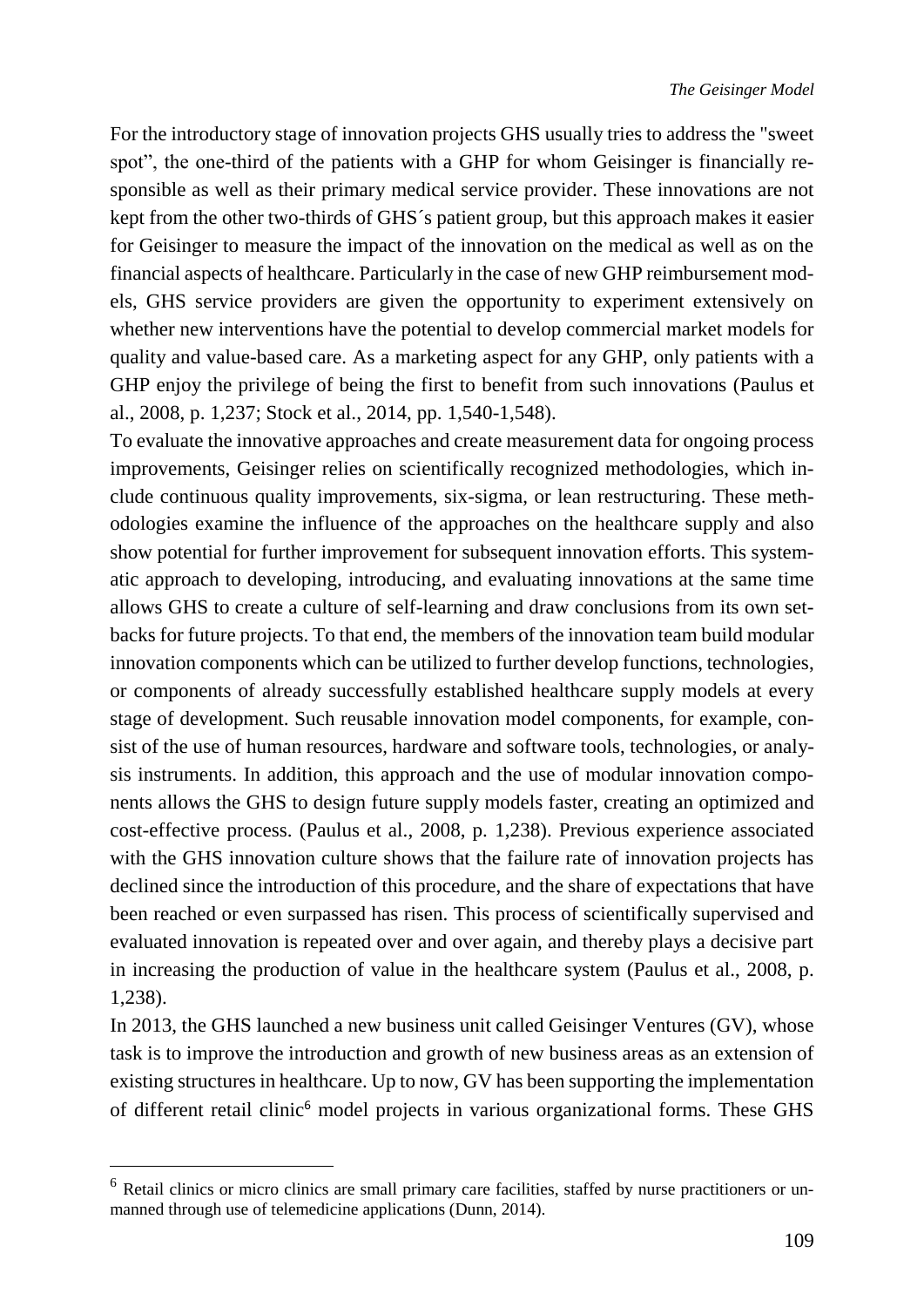#### *Patrick Walberer*

retail clinics exists as a number of walk-in business model facilities, including in-store clinics, stand-alone retail clinic sites, and combined models with basic healthcare practices and emergency services at the same site. For each model, various benefits and challenges arose in terms of patient care, marketing, personnel composition, and clinical integration. However, this was effectively countered by GV through the ability to access various modular innovation components and the efforts to create innovative supply models which can be continually optimized (Prince and Graf, 2015, p. 16).

### <span id="page-7-0"></span>**3.3 Milestone Innovation Examples from Geisinger Healthcare System**

The following examples illustrate pioneering innovations of GHS.

In 1995, the platform for an electronic health record (EHR), which covered the complete array of outpatient services, was introduced. Today, all inpatient facilities have fully implemented integrated EHRs in place (Paulus et al., 2008, p. 1,237). The approach of the Geisinger-EHR is innovative in that physicians who are not part of the GHS, but are involved in the treatment process of a GHS patient, receive reading and writing authorization via a web portal. Even patients can access their own data via the web portal online, albeit to a limited extent. This gives patients direct access to their data and helps them to become partners within the care system. Providing patients digital tools within the EHR enables them to better manage their own care and improve the value of treatment given (Paulus et al., 2008, pp. 1,244-1,245). Geisinger has also aided in the implementation of integrated electronic systems and centralization of innovation and quality support in many freestanding medical practices and small independent hospitals. This approach divides the best practices of GHS into individual care process steps and integrates these steps into decision support and other tools that are designed to help deliver performance at the right place and at the right time (Paulus et al., 2008, pp. 1,244-1,245). GHS´s innovative and transparent culture of digital data workflows and the integrated EHR infrastructure within the healthcare system also enable a strategic analysis of longterm, comparable supply data. In addition, this digital data and workflow make it possible to provide most of the services with high value near to the patient, minimizing long trips for the patient to treatment hubs (Paulus et al., 2008, p. 1,237).

In 2007, Geisinger launched the community health initiative called MyCode. MyCode is a system-wide genomic biobanking program and a platform for value-based precise medicine. It links DNA-samples and EHR data for broad research use, particularly projects focused on learning more about DNA and patient outcomes. The DNA-samples are used to generate molecular data, including a comprehensive genotype and exome sequence data. Key elements for MyCode are the stable patient population, EHR infrastructure, and the integrated health system. MyCode is free for all GHS patients and is also open to primary care and emergency patients. More than 90,000 people now participate in MyCode, with an additional average enrolment rate of 4,000 people per month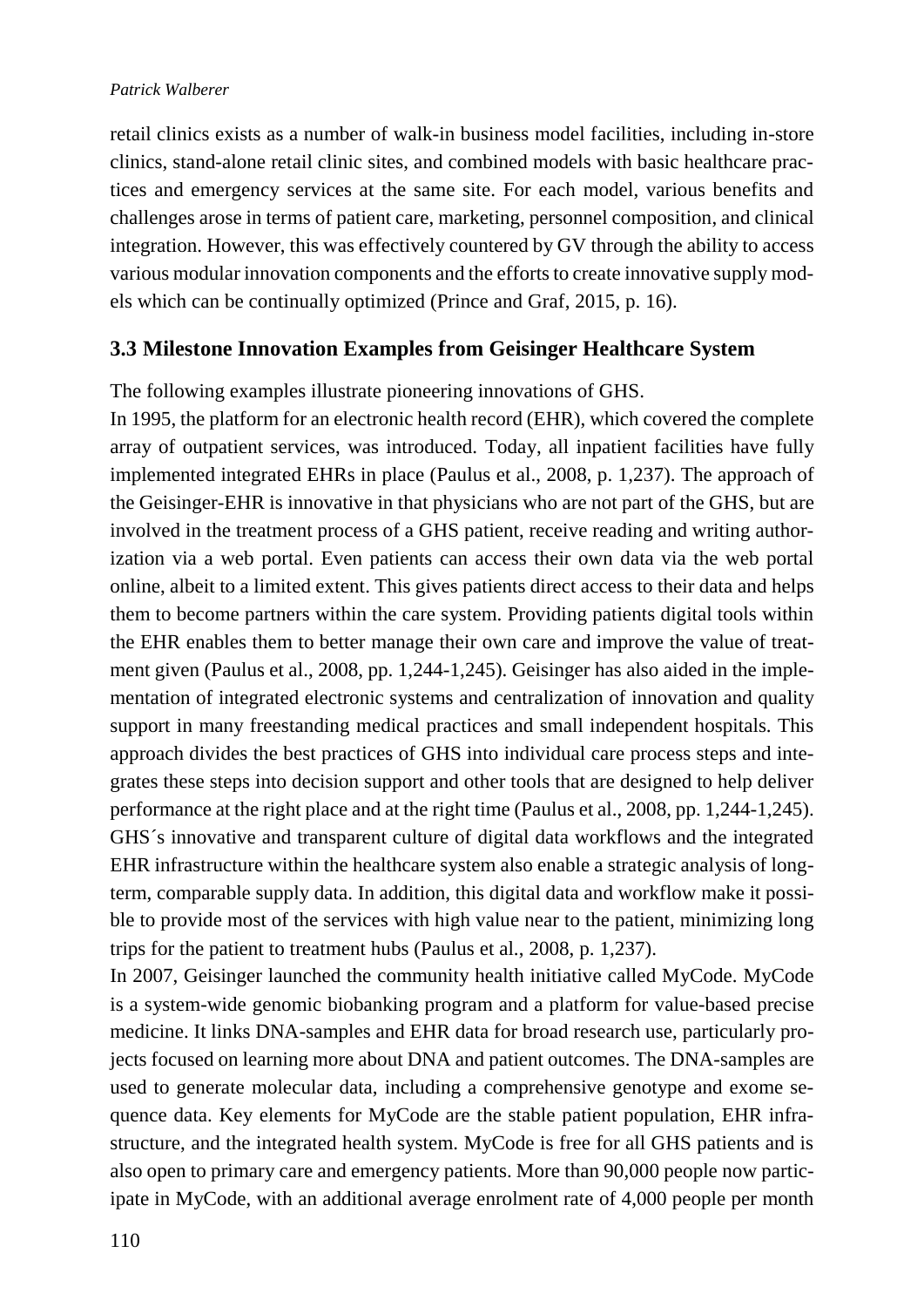and consent rate of about 85%. Compared to traditional clinical research approaches, the MyCode model is more flexible, faster and more cost-effective. Because the model is nearly unlimited in scale, it can be adapted across multiple platforms to create and use an even broader range of data with growing resources. MyCode and genomic medicine is seen to have the potential for disruptive innovation. Furthermore, the value of healthcare can be increased using this kind of precise medicine. Mycode underscores the importance of an EHR, because without the underlying EHR infrastructure this innovative model of healthcare is not able to work (Carey et al., 2016, pp. 906-913; Avellino et al., 2013, pp. 151-152; Faucett and Davis, 2016, pp. 33-35; Wade et al., 2014, pp. 112-116). The complete and integrated EHR at Geisinger enabled more than MyCode; it also paved the way for one of the latest innovations positively influencing healthcare delivery - the use of big data technologies in a clinical context (Cohen, 2017). Innovative, analytical big data technologies are already used successfully in many branches of industry worldwide. However, the breakthrough of this technology-based analysis methodology, which processes and systematically uses large, unstructured, and digitally collected data packages, is still largely absent in healthcare, despite the large amount of digital health data which are collected every day (Dedic and Stanier, 2017). The main obstacles to this breakthrough are data protection concerns, legal restrictions, as well as a lack of technical possibilities or internally available knowledge (Erskine et. al., 2016; Cohen, 2017). A basic prerequisite for the use of big data analysis at GHS was the complete conversion to electronic data collection, storage, and use in the form of an integrated EHR in 1996, as described at the beginning of this section. To structure the collected data and to make it strategically usable, a multi-stage innovation process within the EHR was needed, which required the definition of standards for all process steps. The lack of uniform standards and lack of compatibility of individual information systems are the biggest obstacles for most hospitals seeking to implement big data technologies.

In 2015, GHS introduced an IT system called Unified Data Architecture (UDA). The UDA can import the huge amounts of data into the data analysis and management systems already present at GHS. The synthesis of the data enables Geisinger to not only record the outcome parameters of their patients, but also evaluate them in a structured manner and derive conclusions or patterns from them. Furthermore, a correlation between the clinical care data and the genomic sequences of individual patients from My-Code can be established, as well as the visualization of health data on patient cohorts and care provider networks (Erskine et al., 2016; Cohen, 2017).

The data gathered and stored by GHS, for example from clinical department systems such as radiology, patient satisfaction surveys, and data from various health-related apps, enable Geisinger to create detailed long-term reports of their patients. However, Geisinger's Big Data usage strategy is not limited to the data collected individually in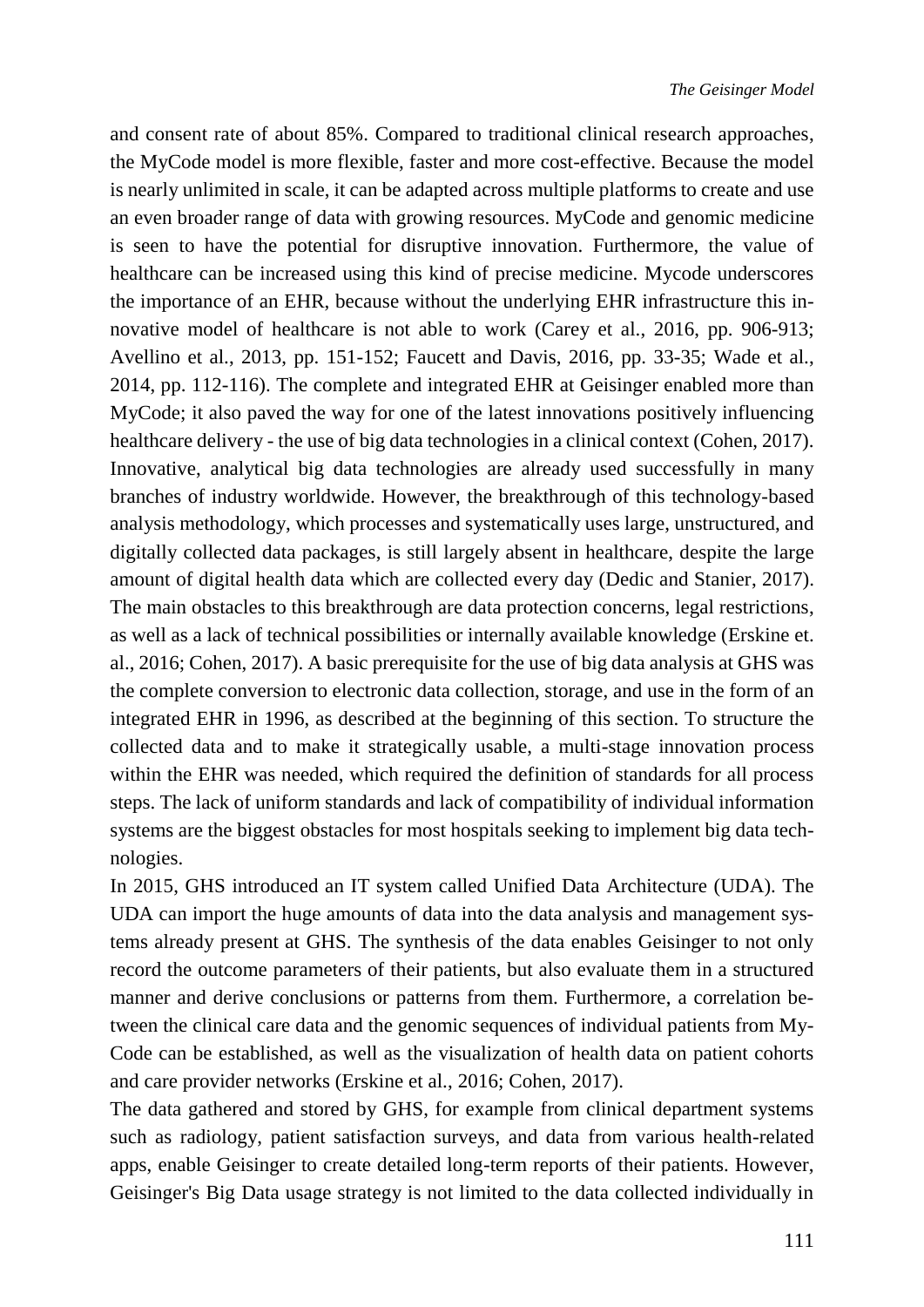its institutions. Rather, with the patient´s prior consent, Geisinger tries to incorporate health-related data from outside sources into the UDA. These include, for example, data from grocery shopping and loyalty programs from various traders, as well as smartphone and app data. The UDA offers each patient extra storage space and has designed software to ensure that the addition and storage of data is very easy. With the UDA, Geisinger pursues the goal of closing the gap between data, which are digitally collected and stored in many areas of life, but are not systematically and structurally linked to each other. This is a common challenge for conventional health data systems. Processing large amounts of data and importing them from a variety of sources is no longer a problem for GHS, making it a unique system (Erskine et al., 2016). At present, Geisinger has the largest big data application in health care with the UDA. (Erskine et al., 2016).

# <span id="page-9-0"></span>**4 Geisinger Health System as a Beacon for Change in US Healthcare**

Geisinger Healthcare System is an innovative microcosm in national healthcare which can serve as an example for other systems. Their willingness to continue ongoing development of healthcare delivery and insurance structures centred on the 21<sup>st</sup> century patient´s needs makes it an exceptionally innovative US healthcare provider system. Parts of Geisinger´s approaches for offering health-insurance plans as well as delivering healthcare are unique and influence decision-makers of other health plans and organizations (Paulus, 2009). Its health plans, reimbursement structures, and, especially, its focus on innovation and value-based treatments are a beacon for change in US healthcare. As described in the previous sections, two central ideas can be derived from Geisinger's experience in innovation to solve the initially described problems in US healthcare delivery and possibly effect national health policy (Robeznieks, 2015).

Develop and align incentives and reimbursement structures toward value for the patient to improve experience and generate financial success

Geisinger´s integrated health system is both a service provider system and an insurance provider. For its GHP patients, it can offer better incentive structures, as opposed to other traditional health care provider organisations. Because of its innovative care models and its financial success, it is easier for GHS to use monetary and non-monetary incentives to attract physicians. The ability to cross-subsidize unprofitable services is another advantage of the GHS. Even offering patients the right to reclaim payments for treatment if they are unsatisfied is an attractive marketing strategy (Paulus and Steele, 2008, pp. 1,243-1,244; Casale et al., 2007, pp. 613-620). Beside the innovative incentive and reimbursement structures, the digital-based business models are also important aspects of GHS´s pioneering role in healthcare delivery.

Digital-based business models and infrastructure are essential to create sustainable changes in healthcare provision: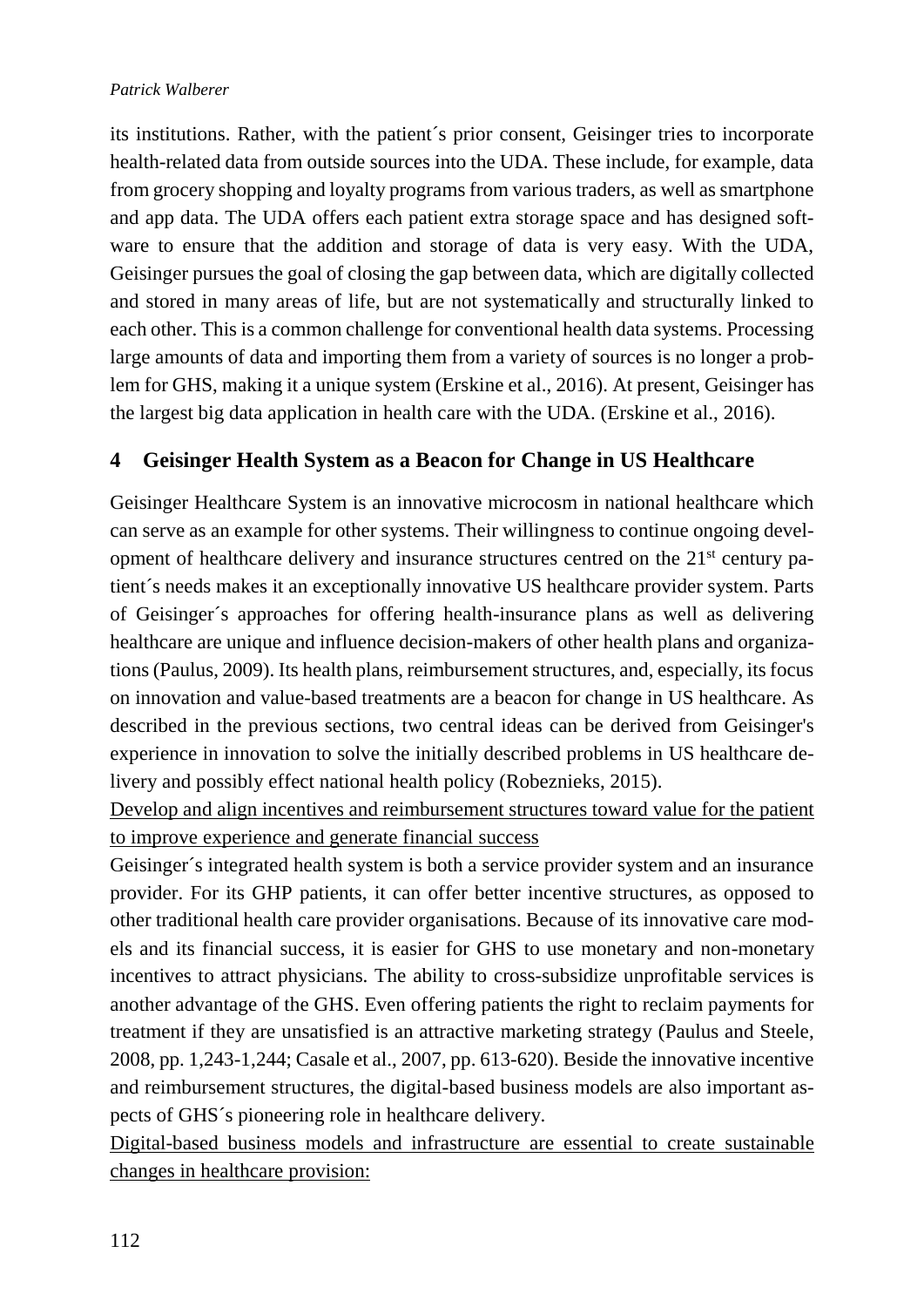The central element of nearly all GHS technological innovations is based on the integrated use of EHR and the associated digital data workflow infrastructure. This helps to automate care processes, overcome geographical barriers, involve patients more closely in the treatment process, and increase overall safety and healthcare value. Many of the current political discussions in the US suggest that EHRs can fundamentally change health care provision. According to the evidence gathered at Geisinger, there are indications that no fundamental change can be expected from the introduction of an her alone, but this can be the starting point of a long-term digital change, and thus fundamentally change way in which health services are provided. Nevertheless, there are some barriers, such as prohibitive implementation costs and low acceptance of EHR technology in some areas, as well as the need for stable patient populations. The local applicability and use of EHR technology can be difficult if these requirements are not met.

These lessons from GHS have the ability to guide other health organizations and insurance providers towards healthcare which is value-based and beneficial to patients as well as future innovation. Putting these ideas into action through US policy could dramatically change not only Medicare and Medicaid programs, but transform the entire health delivery system.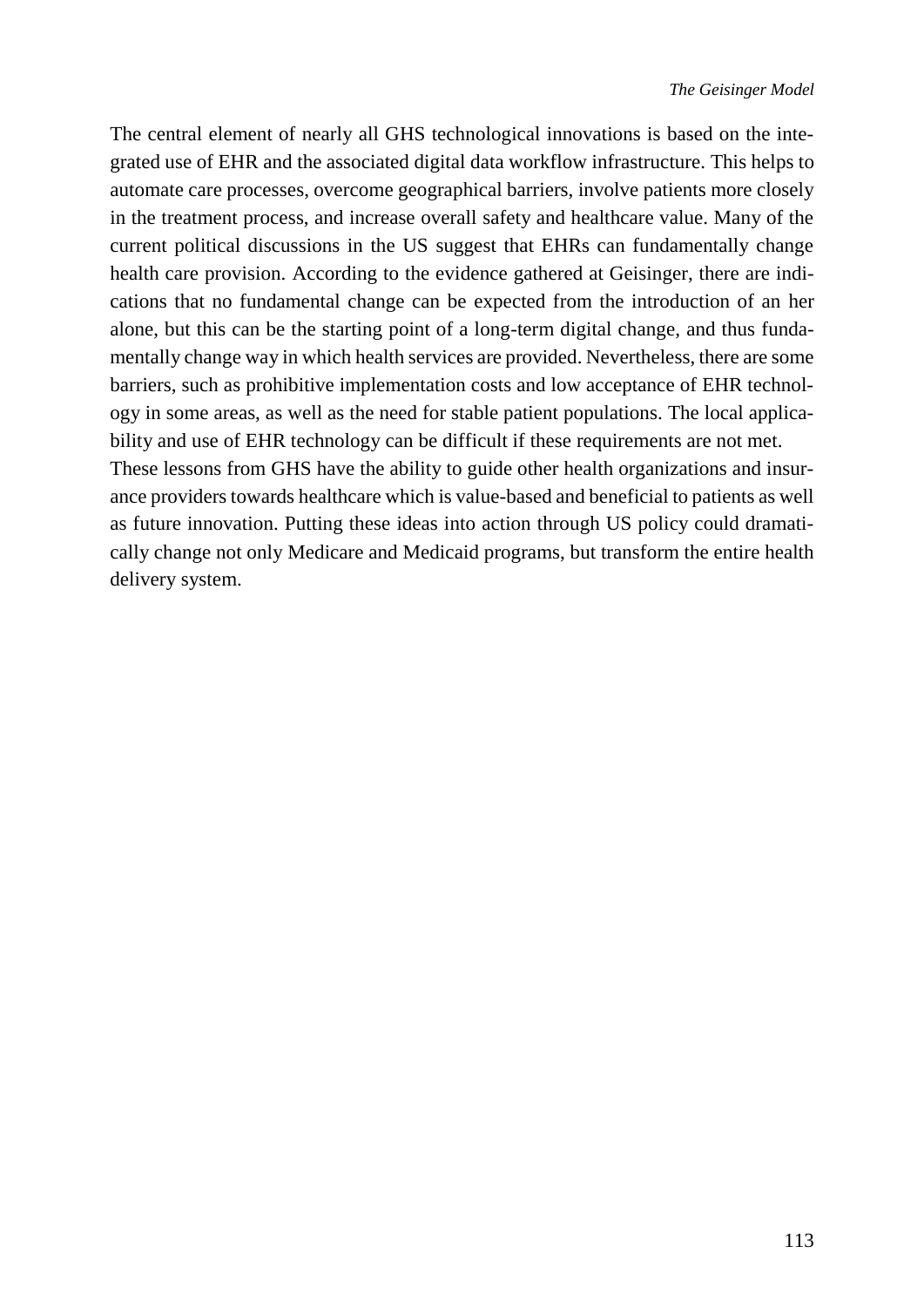### <span id="page-11-0"></span>**References**

Avellino, S., Colonie, R. and Carey, D. (2013), 'PS2-7: Automated Ordering and Sample Collection to Leverage Electronic Medical Record Based Genetic Research: The Geisinger MyCode Project', *Clinical Medicine & Research*, vol. 11, no. 3, pp. 151–152.

Burke, G. F. (2017), *Geisinger´s Refund Promise: Where Things Stand After One Year,*  NEJM Catalyst [Online]. Available at: http://catalyst.nejm.org/geisinger-refund-promise-one-year/ (Accessed May 20, 2017).

Carey, D. J., Fetterolf, S. N., Davis, D. F., Faucett, W. A., Lester-Kirchner, H., Mirshahi, U., Murray, M. F., Smelser, D. T., Gerhard, G. S. and Ledbetter, D. H. (2016), 'The Geisinger MyCode Community Health Initiative: An Electronic Health Record-Linked Biobank for Precision Medicine Research', *Genetics in Medicine*, vol. 18, no. 9, pp. 906–913.

Casale, A. S., Paulus, R. A., Selna, M. J., Doll, M. C., Bothe, A. E., McKinley, K. E., Berry, S. A., Davis, D. E., Gilfillan, R. J., Hamory, B. H. and Steele, G. D. (2007), '"ProvenCareSM": A Provider-Driven Pay-for-Performance Program for Acute Episodic Cardiac Surgical Care', *Annals of Surgery*, vol. 246, no. 4, pp. 613–623.

Chua, K. P. (2006), *Overview of the U.S. Health Care System,* American Medical Student Association [Online]. Available at: http://www.amsa.org/AMSA/Libraries/Committee\_Docs/HealthCareSystemOverview.sflb.ashx (Accessed March 22, 2017).

Cohen, J. K. (2017), *Geisinger Health System Taps Stanson Health for Clinical Decision Support,* Becker´s Health it & Cio Review [Online]. Available at: http://www.beckershospitalreview.com/healthcare-information-technology/geisinger-health-system-tapsstanson-health-for-clinical-decision-support.html (Accessed April 30, 2017).

Dedić, N. and Stanier, C. (2017), 'Towards Differentiating Business Intelligence, Big Data, Data Analytics and Knowledge Discovery', in Piazolo, F., Geist, V., Brehm, L. and Schmidt, R. (eds.) *Innovations in Enterprise Information Systems Management and Engineering: 5th International Conference,* Cham, Springer International Publishing, pp. 114–122.

Dunn, L. (2014), *Are Micro Clinics the Future of Healthcare Delivery?,* Becker´s Hospital Review [Online]. Available at: http://www.beckershospitalreview.com/hospitalmanagement-administration/are-micro-clinics-the-future-of-healthcare-delivery.html (Accessed May 30, 2017).

Erskine, A. R., Karunakaran, B., Slotkin, J. R. and Feinberg, D. T. (2016), *How Geisinger Health System Uses Big Data to Save Lives,* Harvard Business Review.

Evashwick, C. and Meadors, A. (1994), 'Defining Integrated Delivery Systems', *AHSR FHSR ANNU Meet Abstr. Book*, vol. 11, pp. 31–32.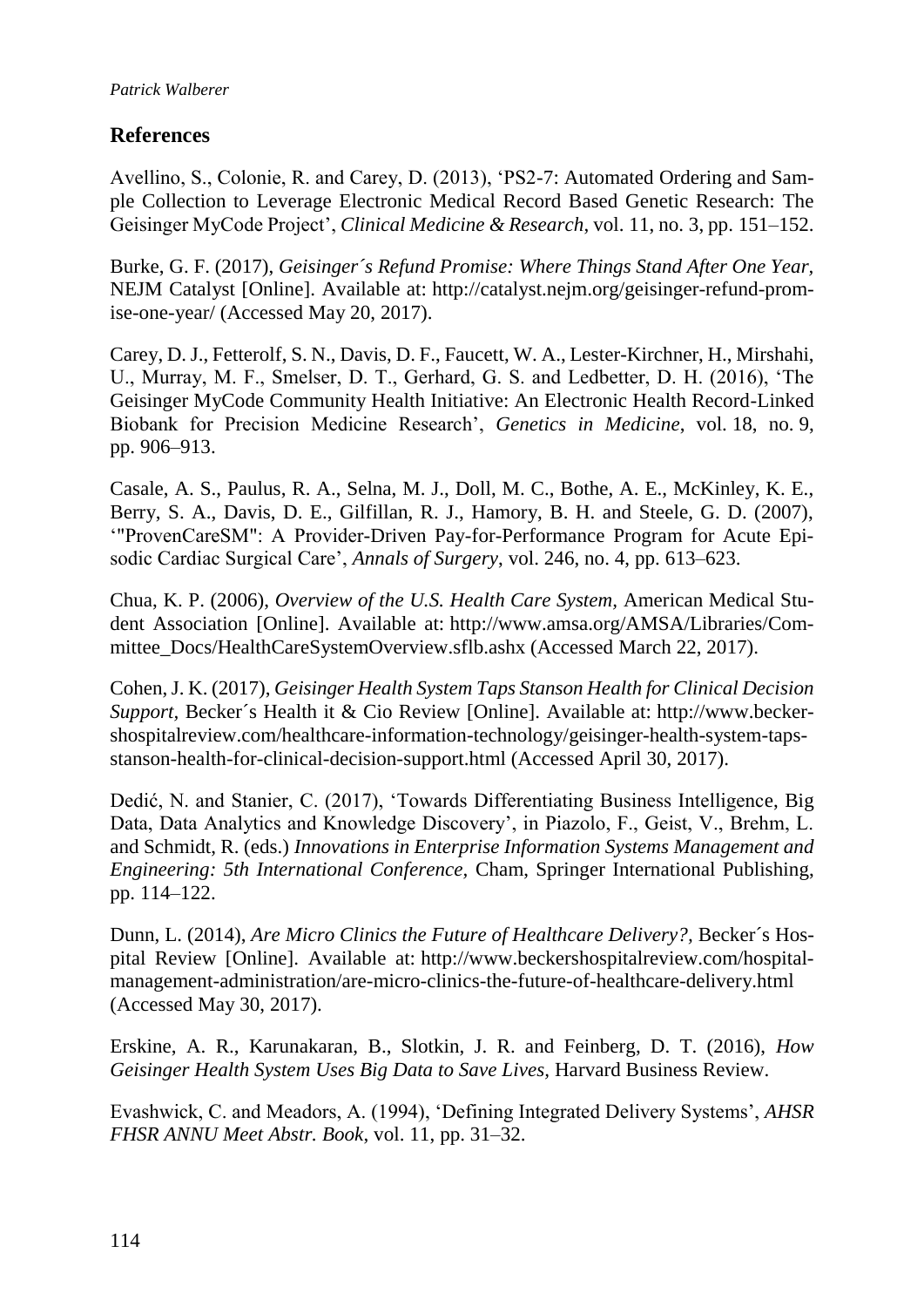Faucett, W. A. and Davis, F. D. (2016), 'How Geisinger Made the Case for an Institutional Duty to Return Genomic Results to Biobank Participants', *Applied & Translational Genomics*, vol. 8, pp. 33–35.

Geisinger (2017), *Pick the Right Plan* [Online], Geisinger Health Plan. Available at: https://www.geisinger.org/health-plan/plans (Accessed May 30, 2017).

GHS (2015), *2015 Annual Report: Enhancing the Patient Experience,* GHS [Online]. Available at: https://www.geisinger.org/-/media/OneGeisinger/Images/GHS/News%20 and%20Media/Annual%20Reports/ar-2015.ashx?la=en (Accessed May 30, 2017).

GHS (2017), *Our Not for Profit Mission* [Online], GHS. Available at: https:// www.geisinger.org/about-geisinger/in-our-community/our-not-for-profit-mission (Accessed May 30, 2017).

Housley, D. D. (2011), *Make it the Best: A History of Geisinger Health System 1912- 2011*.

KFF (2017), *Health Insurance Coverage of the Total Population 2015,* Kaiser Family Foundation [Online]. Available at: http://kff.org/other/state-indicator/total-population/ ?currentTimeframe=0&sortModel=%7B%22colId%22:%22Location%22,%22sort%22:%22asc%22%7D (Accessed May 30, 2017).

Kovner, A. R. and Knickman, J., eds. (2011), *Jonas and Kovner's Health Care Delivery in the United States*, 11th edn, New York, Springer Publishing Company LLC.

McKinley, K. E., Bryan-Smith, L., Dosch, T. L., Hamory, B. H. and Fillipo, B. H. (2002), 'A Hub-and-Spoke Model of Care: Providing Specialty Care in Patients' Own Communities', *The Joint Commission Journal on Quality Improvement*, vol. 28, no. 10, 574–575.

O´Connell, J. (2016), *Geisinger Agrees to Purchase the Commonwealth Medical College,* The Citizens´ Voice [Online]. Available at: http://citizensvoice.com/news/ geisinger-agrees-to-purchase-the-commonwealth-medical-college-1.2096559 (Accessed May 20, 2017).

Paulus, R. A. (2009), 'ProvenCare: Geisinger´s Model for Care Transformation through Innovative Clinical Initiatives and Value Creation', *American Health & Drug Benefits*, vol. 2, no. 3, pp. 122–127.

Paulus, R. A. and Steele, D. K. (2008), 'Continuous Innovation in Health Care: Implications of the Geisinger Experience', *Health Affairs*, vol. 27, no. 5, pp. 1235–1245.

Porter, M. E. and Olmsted-Teisberg, E. (2006), *Redefining Healthcare : Creating Value-Based Decision on Results*, Boston, Mass., Harvard Business School Press.

Prince, D. B. and Graf, T. (2015), 'Geisinger´s Retail Innovation Journey', *Frontiers of Health Services Management*, vol. 31, no. 3, pp. 16–31.